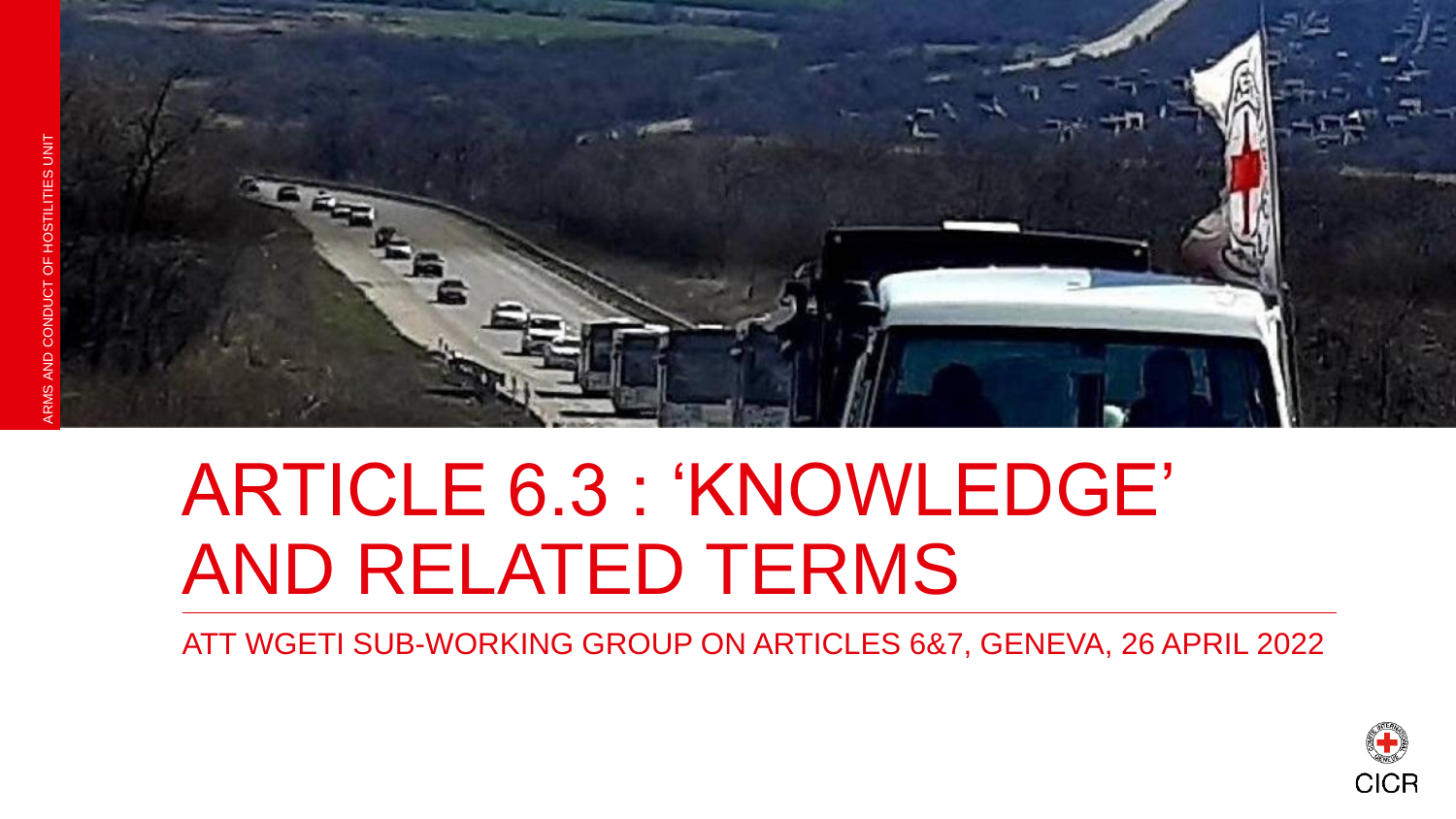# ARTICLE 6.3, ATT

*A State Party shall not authorize any transfer of conventional arms covered under Article 2(1) or of items covered under Article 3 or Article 4, if it has knowledge at the time of authorization that the arms or items would be used in the commission of genocide, crimes against humanity, grave breaches of the Geneva Conventions of 1949, attacks directed against civilian objects or civilians protected as such, or other war crimes as defined by international agreements to which it is a Party.* 

(Art 6.3, 2013 Arms Trade Treaty)

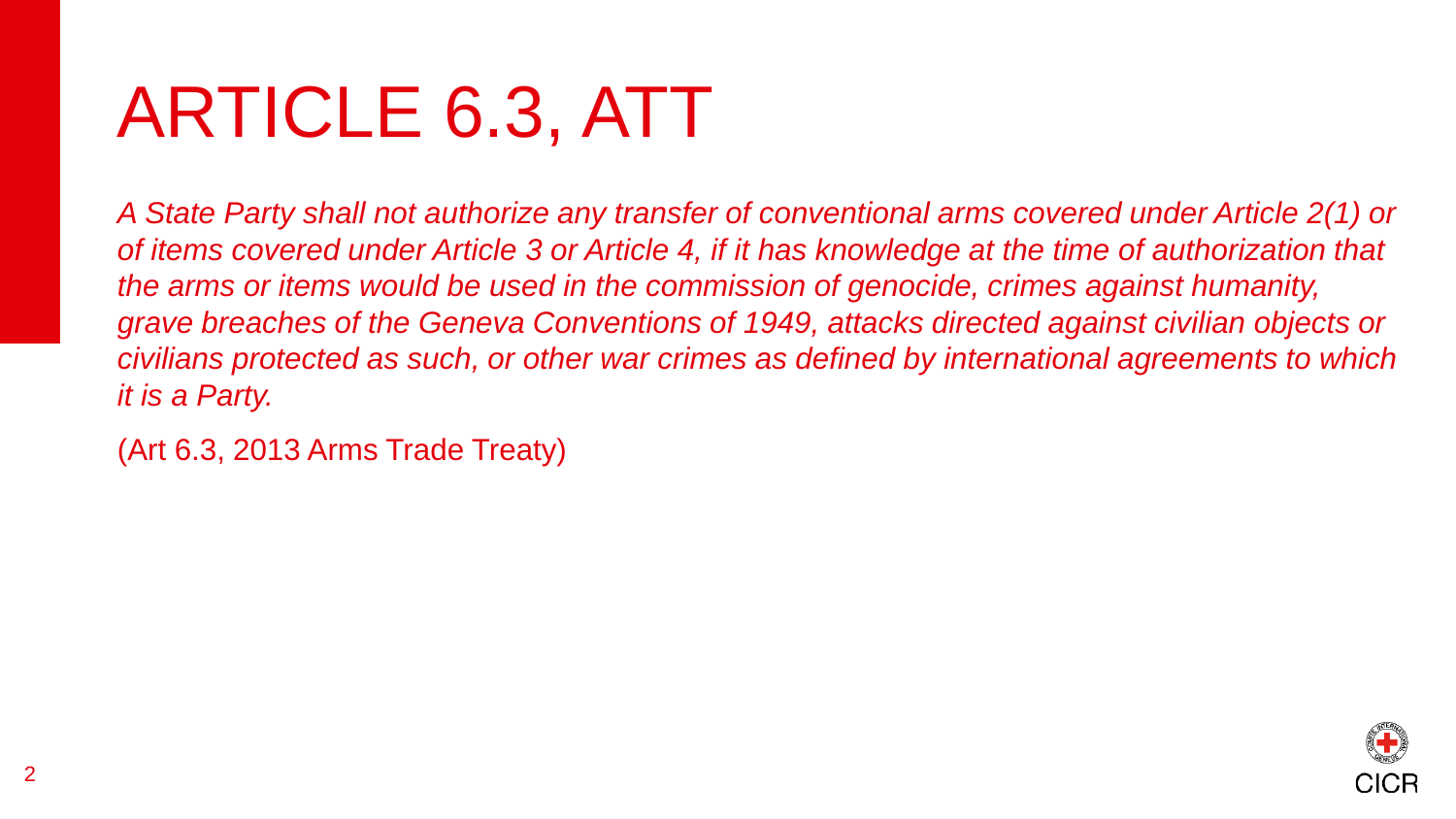# CONTENTS

1. Genocide, crimes against humanity and war crimes

- 2. States' due diligence obligations to prevent genocide, crimes against humanity and war crimes
- 3. The prohibition to transfer under Art 6.3, ATT : 'knowledge at the time of authorization'

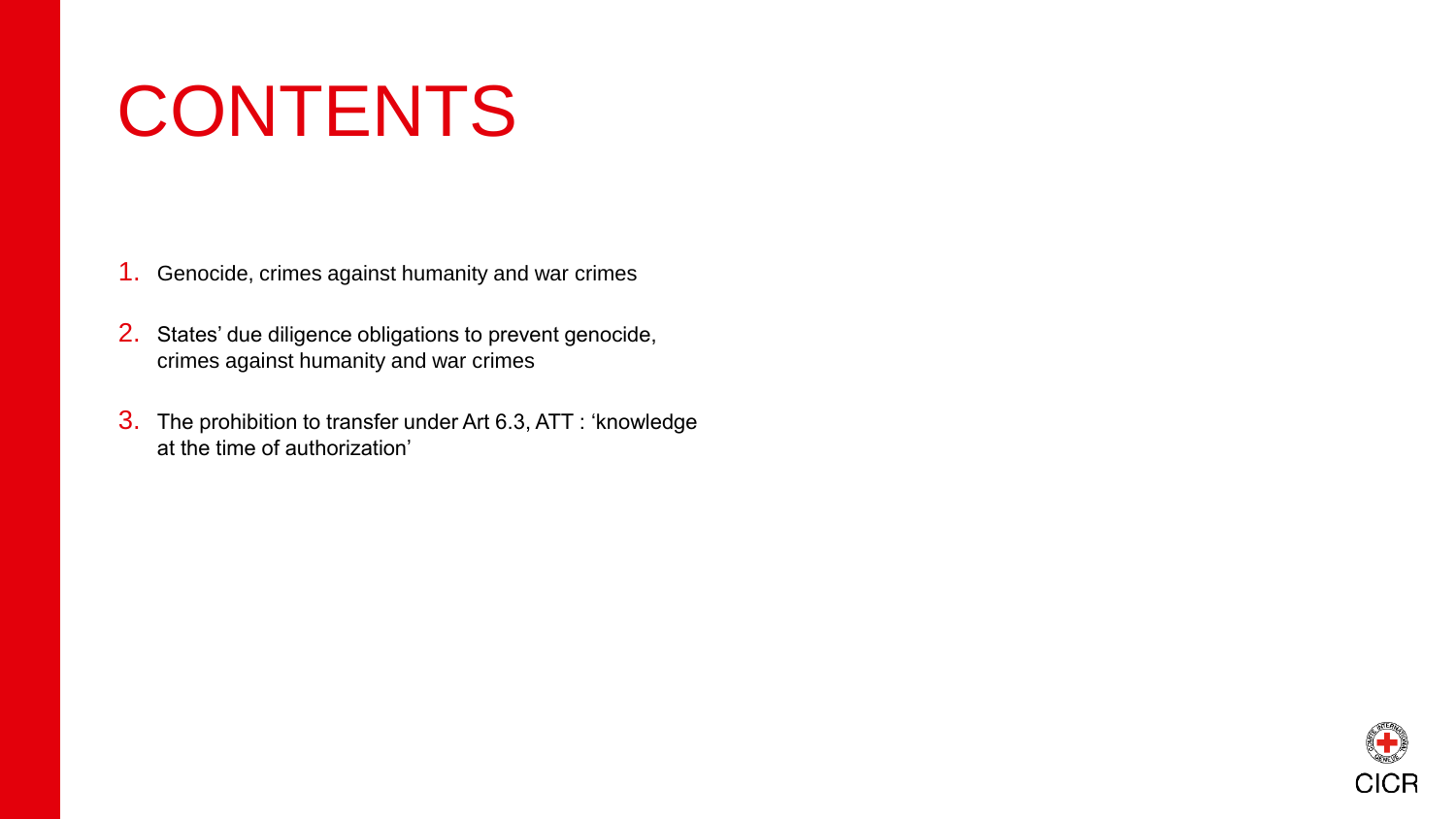# PREVENTING ARMS FROM BEING USED IN THE COMMISSION OF SERIOUS INTERNATIONAL CRIMES

*…arms … or items used in the commission of genocide, crimes against humanity, grave breaches of the Geneva Conventions of 1949, attacks directed against civilian objects or civilians protected as such, or other war crimes as defined by international agreements to which it is a Party* 

(Art 6.3, 2013 Arms Trade Treaty)

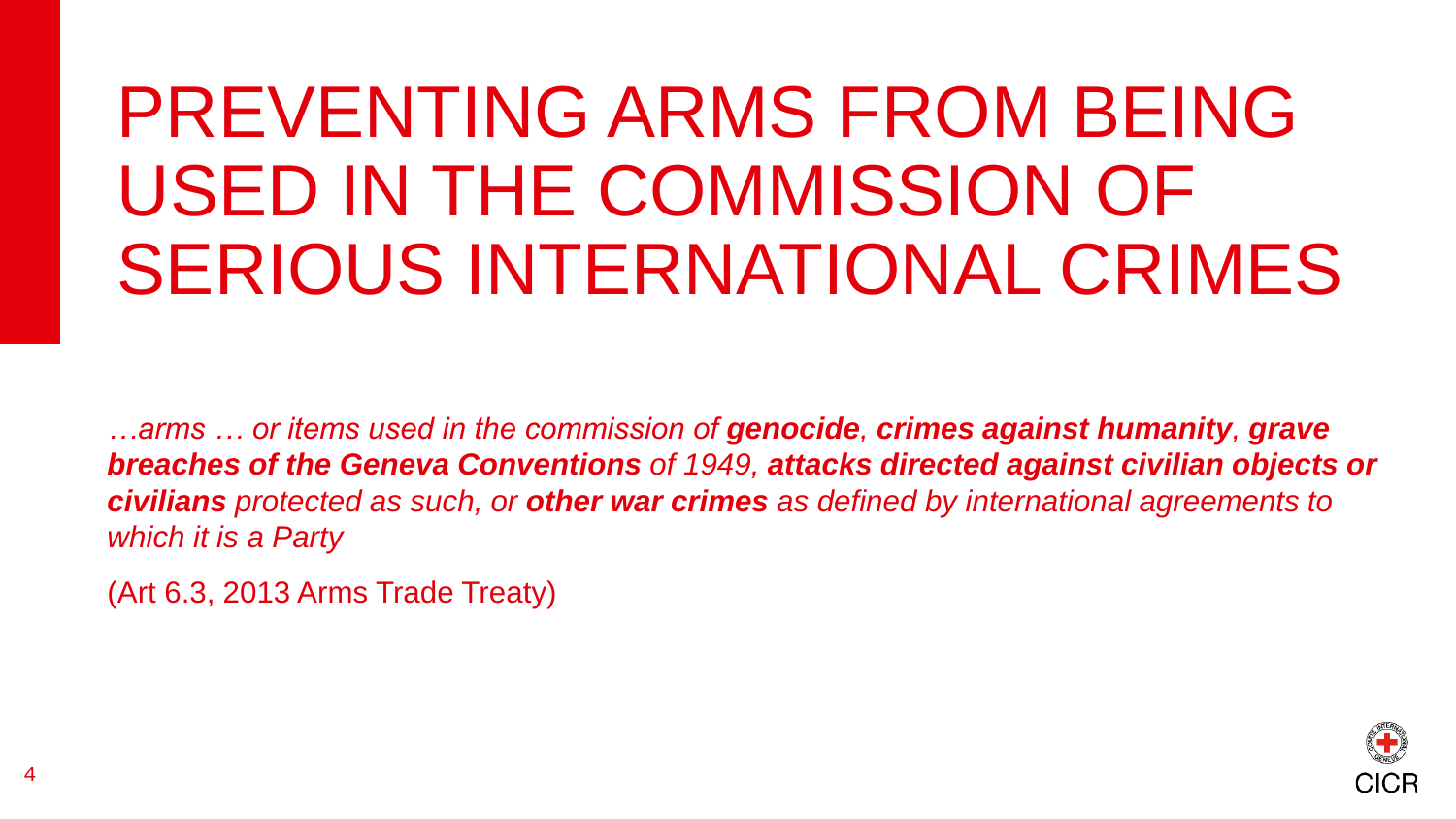## GENOCIDE

In the present Convention, genocide means any of the following acts committed with **intent to destroy**, in whole or in part, a **national,** *ethnical, racial or religious group, as such:* 

- *(a) Killing members of the group;*
- *(b) Causing serious bodily or mental harm to members of the group;*
- *(c) Deliberately inflicting on the group conditions of life calculated to bring about its physical destruction in whole or in part;*
- *(d) Imposing measures intended to prevent births within the group;*
- *(e) Forcibly transferring children of the group to another group.*

(Art II, 1948 Convention on the Prevention and Punishment of the Crime of Genocide)

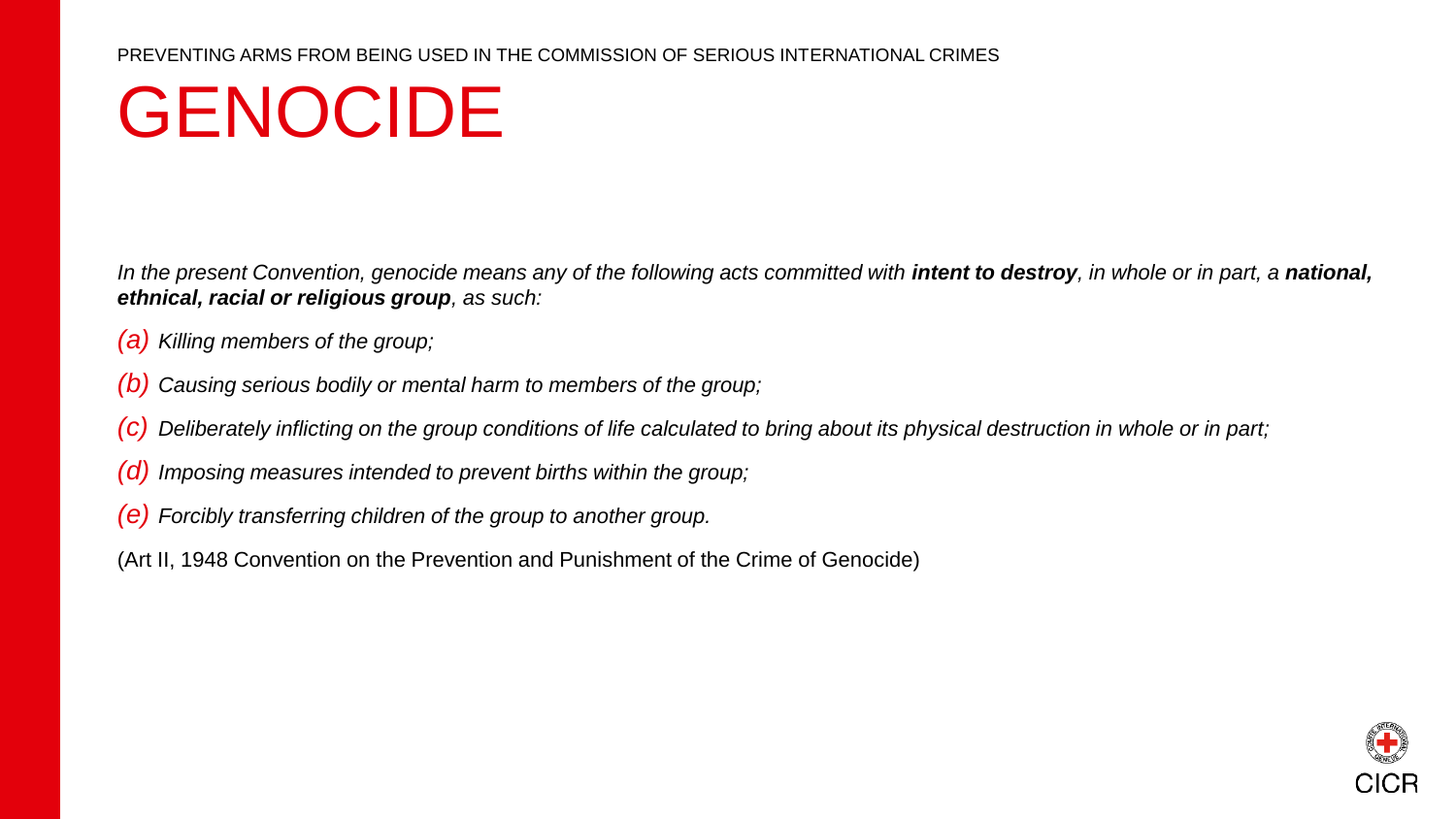## CRIMES AGAINST HUMANITY

*1. For the purpose of the present draft articles, "crime against humanity" means any of the following acts when committed as part of a widespread or systematic attack directed against any civilian population, with knowledge of the attack:* 

(a) murder; (b) extermination; (c) enslavement; (d) deportation or forcible transfer of population; (e) imprisonment or other severe *deprivation of physical liberty in violation of fundamental rules of international law; (f) torture; (g) rape, sexual slavery, enforced prostitution, forced pregnancy, enforced sterilization, or any other form of sexual violence of comparable gravity; (h) persecution against any identifiable group or collectivity on political, racial, national, ethnic, cultural, religious, gender, or other grounds that are universally recognized as impermissible under international law, in connection with any act referred to in this paragraph; (i) enforced disappearance of persons; (j) the crime of apartheid; (k) other inhumane acts of a similar character intentionally causing great suffering, or serious injury to body or to mental or physical health.* 

*2. For the purpose of paragraph 1:* 

*(a) "attack directed against any civilian population" means a course of conduct involving the multiple commission of acts referred to in paragraph 1 against any civilian population, pursuant to or in furtherance of a State or organizational policy to commit such attack;* 

(Art 2, International Law Commission, Draft Articles on Prevention and Punishment of Crimes against Humanity, 2019)

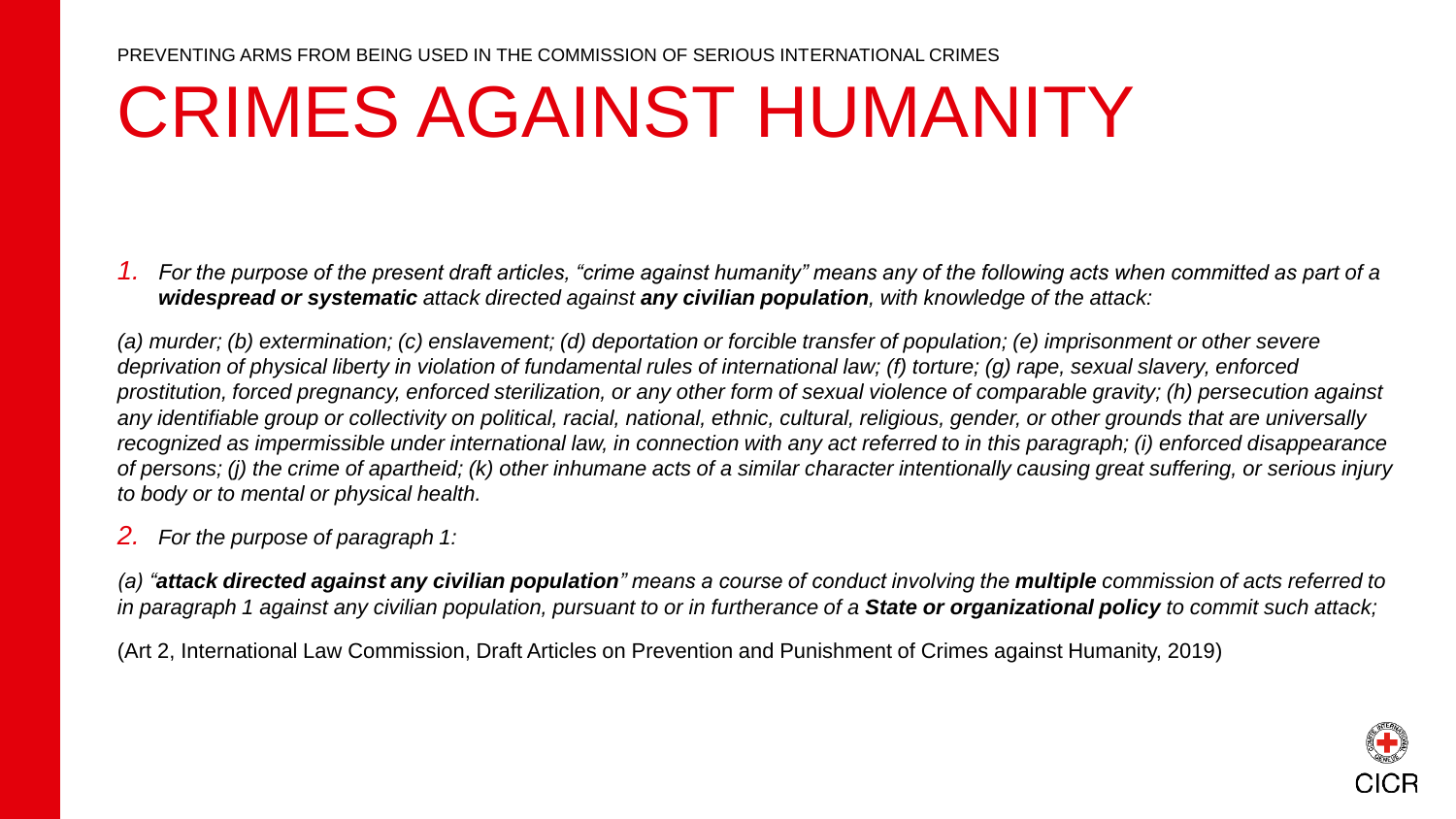#### PREVENTING ARMS FROM BEING USED IN THE COMMISSION OF SERIOUS INTERNATIONAL CRIMES

# WAR CRIMES

### GRAVE BREACHES OF THE 1949 GENEVA CONVENTIONS (ARTS 50, 51, 130, 147)

*Grave breaches to which the preceding Article relates shall be those involving any of the following acts, if committed against persons or property protected by the Convention: wilful killing, torture or inhuman treatment, including biological experiments, wilfully causing great suffering or serious injury to body or health, compelling a prisoner of war to serve in the forces of the hostile Power, or wilfully depriving a prisoner of war of the rights of fair and regular trial prescribed in this Convention.*

(Art 130, 1949 Convention (III) relative to the Treatment of Prisoners of War)

'ATTACKS DIRECTED AGAINST CIVILIAN OBJECTS OR CIVILIANS PROTECTED AS SUCH'

### OTHER WAR CRIMES

ICRC recommendation:

• State Parties should adopt a broad scope of war crimes to implement Art 6.3, ATT.

ICRC resources :

- Commentary to Convention (III) relative to the Treatment of Prisoners of War (2020)
- ICRC study on customary international humanitarian law  $(2005)$  > Rule 156

[https://ihl-databases.icrc.org](https://ihl-databases.icrc.org/)

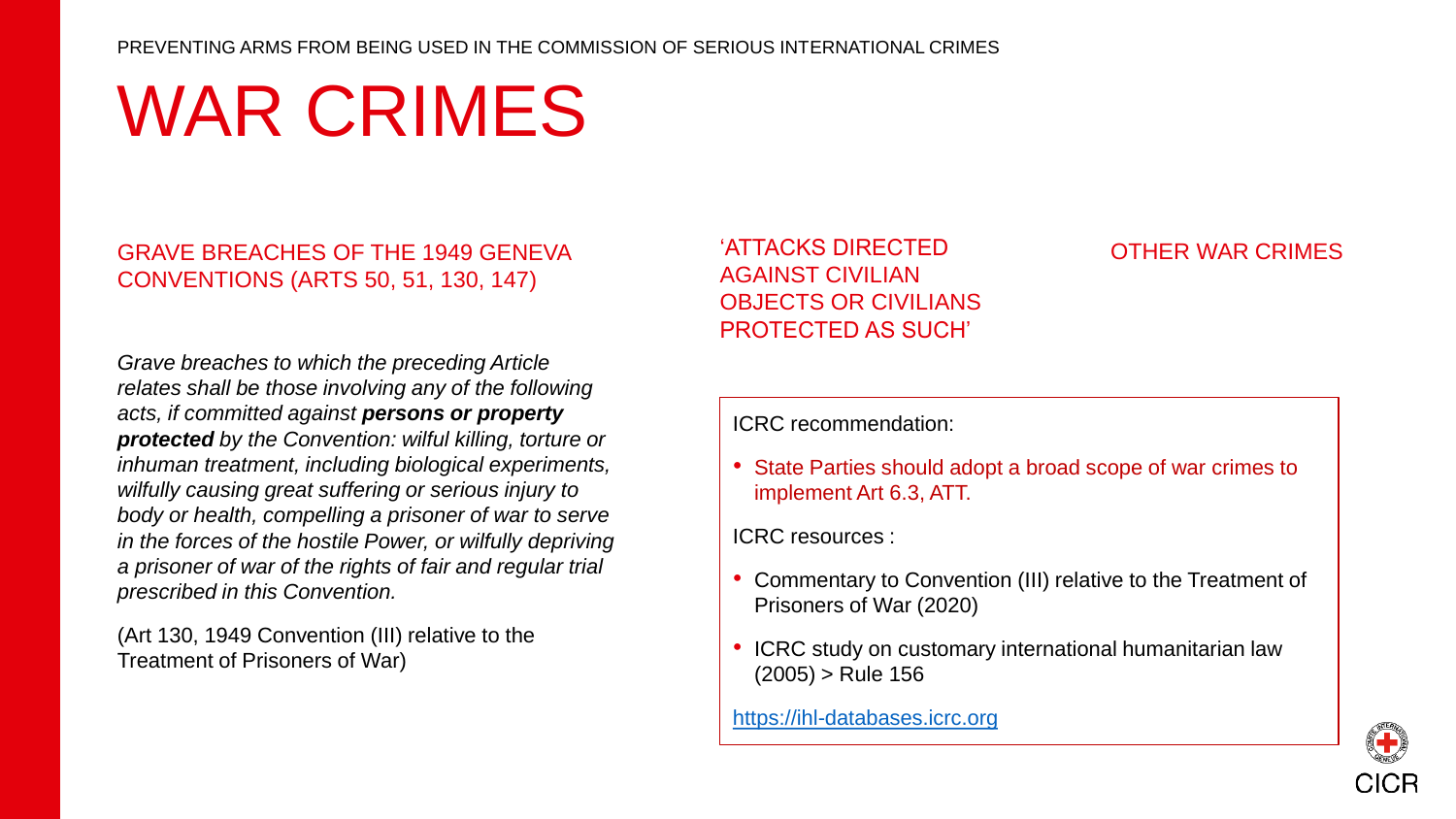STATES' DUE DILIGENCE OBLIGATIONS TO PREVENT GENOCIDE, CRIMES AGAINST HUMANITY AND WAR CRIMES

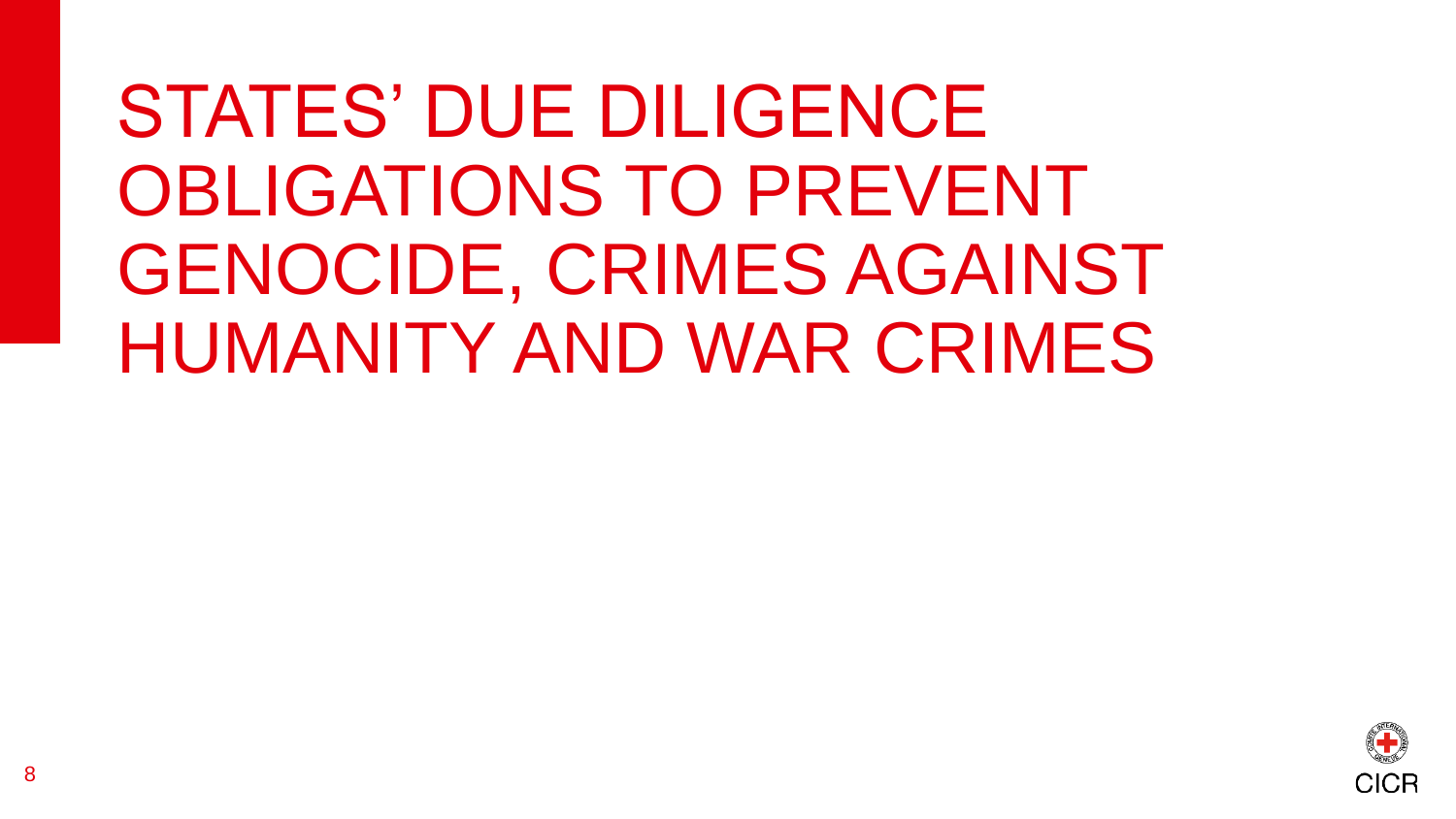#### STATES' DUE DILIGENCE OBLIGATIONS TO…

# PREVENT GENOCIDE

*… a State may be found to have violated its obligation to prevent even though it had no certainty, at the time when it should have acted, but failed to do so, that genocide was about to be committed or was under way;* 

*for it to incur responsibility on this basis it is enough that the State was aware, or should normally have been aware, of the serious danger that acts of genocide would be committed.*

(International Court of Justice, Case concerning application of the Convention on the Prevention and Punishment of the Crime of Genocide (Bosnia and Herzegovina v. Serbia and Montenegro), Judgment of 26 February 2007, §432)

# PREVENT WAR CRIMES

*The High Contracting Parties undertake to respect and to ensure respect for the present Convention in all circumstances.*

(Article 1 common to the 1949 Geneva Conventions)

*The High Contracting Parties also have positive obligations under common Article 1, which means they must take proactive steps to bring violations of the Conventions to an end and to bring an erring Party to a conflict back to an attitude of respect for the Conventions, in particular by using their influence on that Party.* 

*This obligation … includes an obligation to prevent violations when there is a foreseeable risk that they will be committed and to prevent further violations in case they have already occurred. …*The duty to ensure respect is to be carried out **with due diligence**.

(ICRC 2020 Commentary to Art 1 of the Convention (III) relative to the Treatment of Prisoners of War, paras. 197-198)

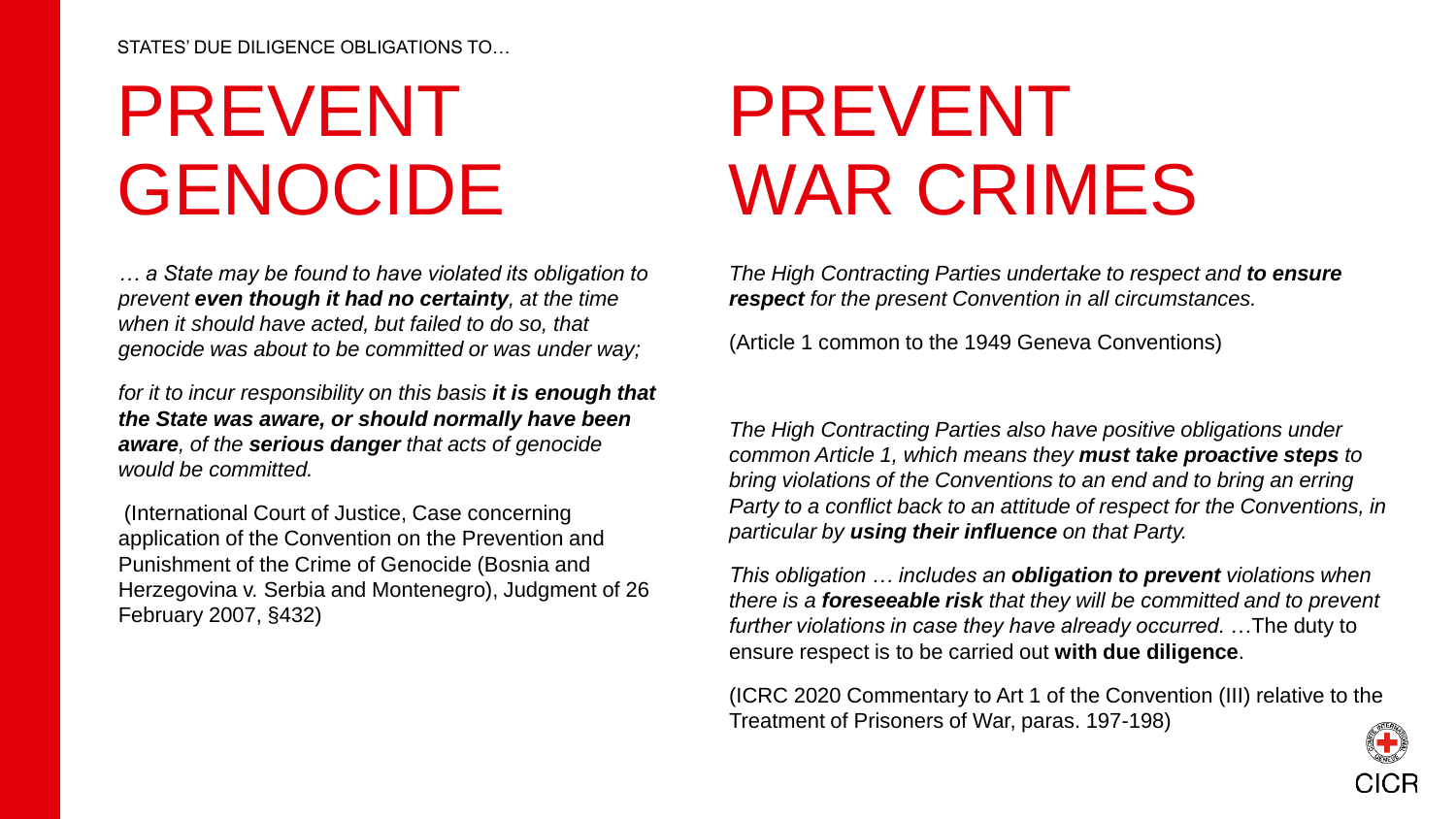# THE PROHIBITION TO TRANSFER ARMS UNDER ART 6.3, ATT

- What standard of knowledge?
- What information sources?
- When to deny a transfer?
- What implications for the national control system?

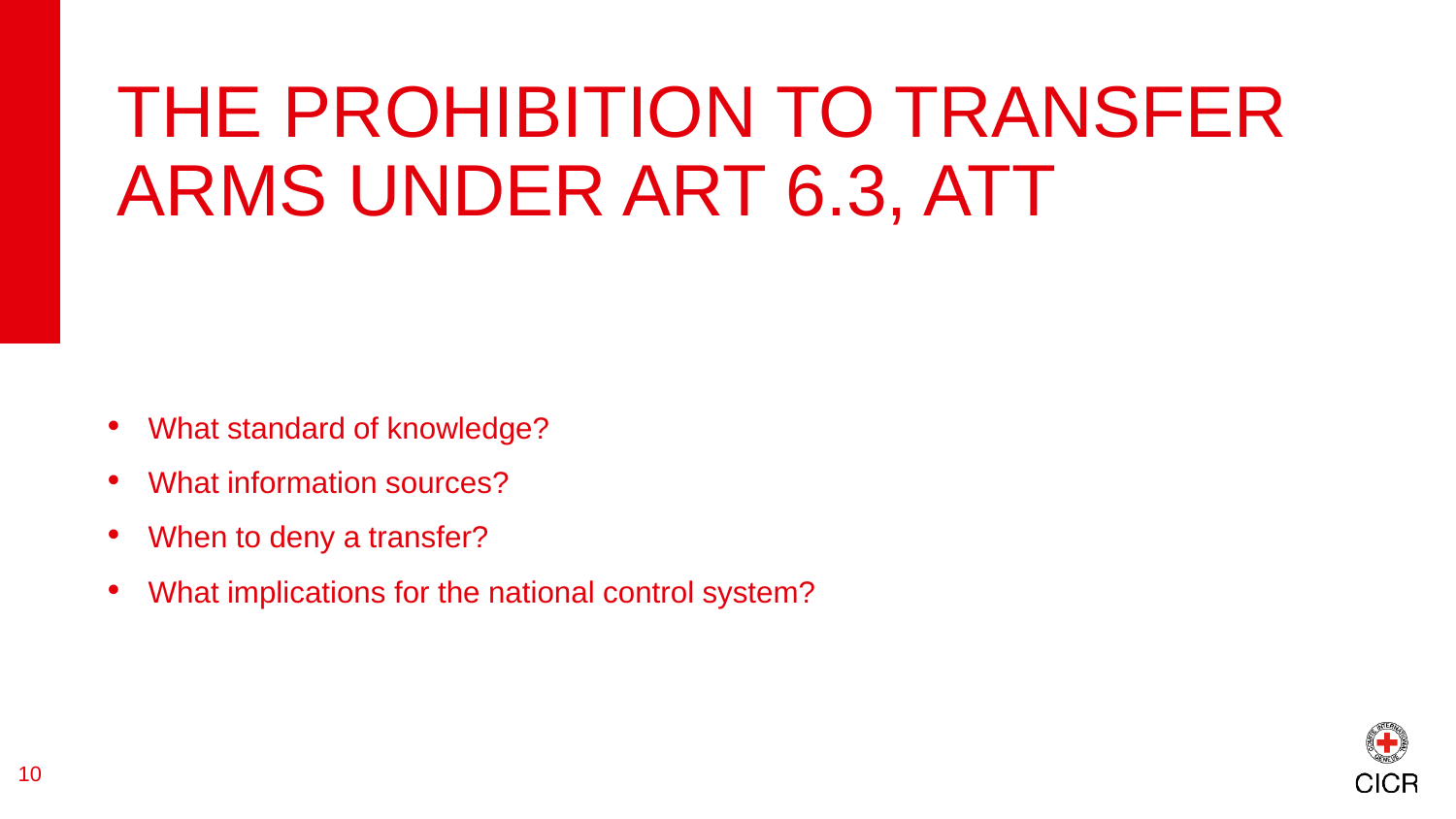# 'KNOWLEDGE AT THE TIME OF AUTHORIZATION'

### ACTUAL OR CONSTRUCTIVE KNOWLEDGE?

### WHEN TO DENY A TRANSFER?

### WHAT IMPLICATIONS FOR THE NATIONAL CONTROL SYSTEM?

### ICRC recommendation:

• The term 'knowledge' in Art. 6.3 should be interpreted objectively to include **what a State Party can normally be expected to know**, based on information in its possession or **reasonably available** to it.

Information sources:

*List of possible reference documents to be considered by states parties in conducting risk assessment under article 7*

ICRC position:

• A State Party must deny a transfer under Art. 6.3 if it has **substantial grounds to believe**, based on information in its possession or that is reasonably available it, that the weapons would be used to commit genocide, crimes against humanity or war crimes.

*…a State's obligation to prevent, and the corresponding duty to act, arise at the instant that the State learns of, or should normally have learned of, the existence of a serious risk that genocide will be committed.*

(International Court of Justice, Case concerning application of the Convention on the Prevention and Punishment of the Crime of Genocide (Bosnia and Herzegovina v. Serbia and Montenegro), Judgment of 26 February 2007, §431)